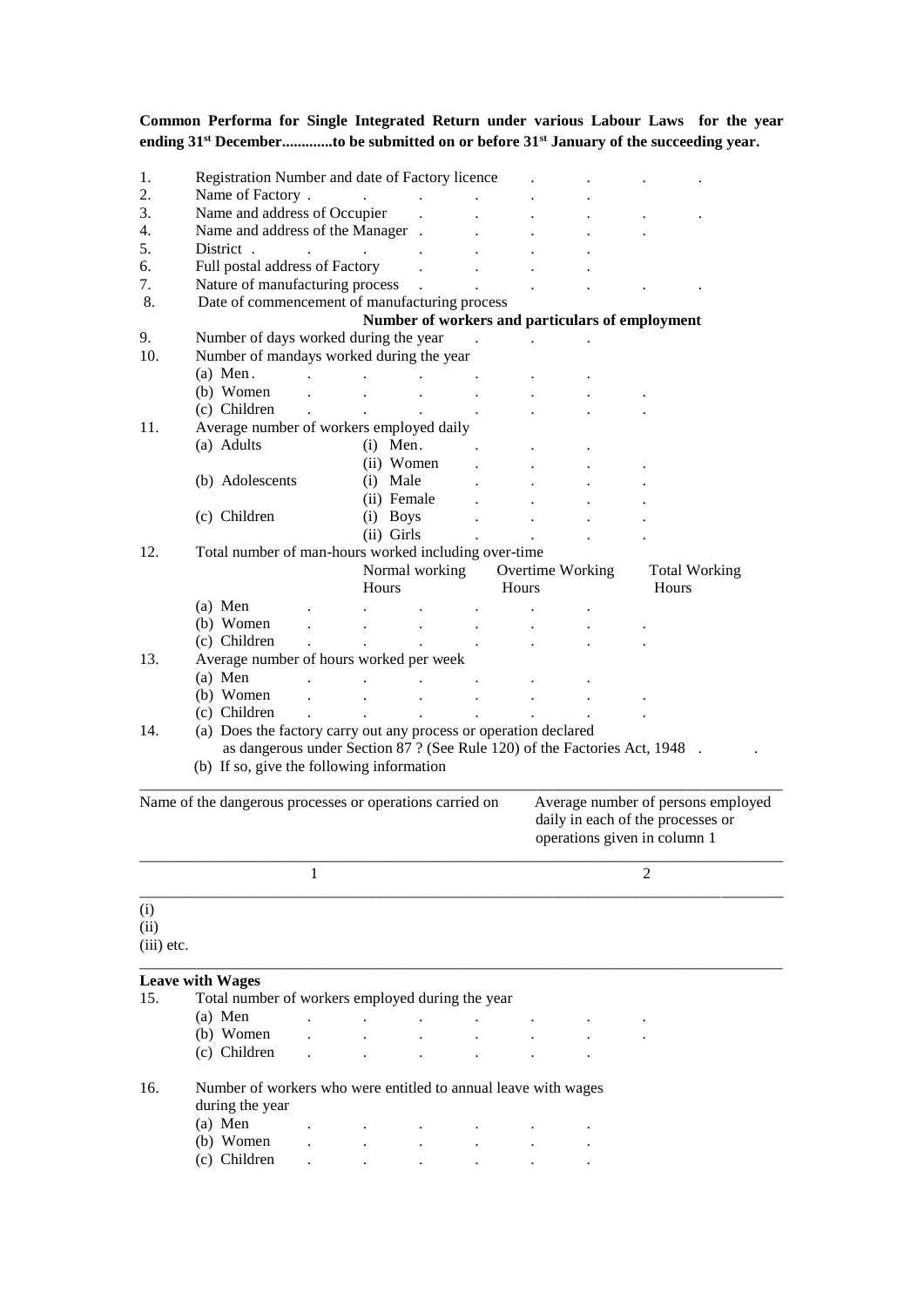| 17 | Number of workers who were granted leave during the year |  |  |  |  |  |  |  |
|----|----------------------------------------------------------|--|--|--|--|--|--|--|
|    | $(a)$ Men                                                |  |  |  |  |  |  |  |
|    | (b) Women                                                |  |  |  |  |  |  |  |
|    | (c) Children                                             |  |  |  |  |  |  |  |

### 18. (a) Number of workers who were discharged;

- (b) Number of workers who were dismissed from the service;
- (c) Number of workers who were quit employment;
- (d) Number of workers who were superannuated; or
- (e) Number of persons who died while in service during the year; (f) Total (a) to  $(e)$  ;
- (g) Number of such workers in respect of whom wages in lieu of leave were paid

## **Safety Officers**

- 19. (a) Number of Safety Officers required to be appointed as per Notification under Section 40-B of the Factories Act, 1948
	- (b) Number of Safety Officers appointed . . .

## **Ambulance Room**

20. Is there an Ambulance Room provided in the factory as required under Section 45 of the Factories Act, 1948?

#### **Canteen**

| 21. |  | (a) Is Canteen provided in the factory as required under |  |  |  |  |
|-----|--|----------------------------------------------------------|--|--|--|--|
|     |  | Section 46 of the Factories Act. 1948                    |  |  |  |  |
|     |  | Is the Canteen provided managed/run                      |  |  |  |  |
|     |  | $(i)$ by the employer, or .                              |  |  |  |  |

(ii) Through a contractor?;.  $\qquad \qquad$ .

## **Shelters or Rest Rooms and Lunch Rooms**

22. (a) Are there adequate and suitable Shelters or Rest Rooms provided in the factory as required under Section 47 of the Factories Act, 1948 ; Are there adequate and suitable Lunch Rooms provided in the factory as required under Section 47 of the Factories Act, 1948;

## **Creches**

23. Is there a Creche provided in the factory as required under Section 48 of the Factories Act, 1948; . . . . . .

#### **Welfare Officers**

- 24. (a) Number of Welfare Officers to be appointed as required under Section 49 of the Factories Act, 1948; . . . . . .
	- (b) Number of Welfare Officers appointed; .. .

## **Accidents**

| 25. | (a) Total number of accidents                                                                                          |
|-----|------------------------------------------------------------------------------------------------------------------------|
|     | (i) Fatal                                                                                                              |
|     | (ii) Non-Fatal                                                                                                         |
|     | (b) Accidents in which workers returned to work during the year<br>to which this return relates :                      |
|     | (i) Accidents (workers injured) occurring during the year in<br>which injured workers returned to work during the same |
|     | year                                                                                                                   |
|     | (aa) Number of accidents                                                                                               |
|     | (bb) Mandays lost due to accidents.                                                                                    |
|     | (ii) Accidents (workers injured) occurring in the previous year                                                        |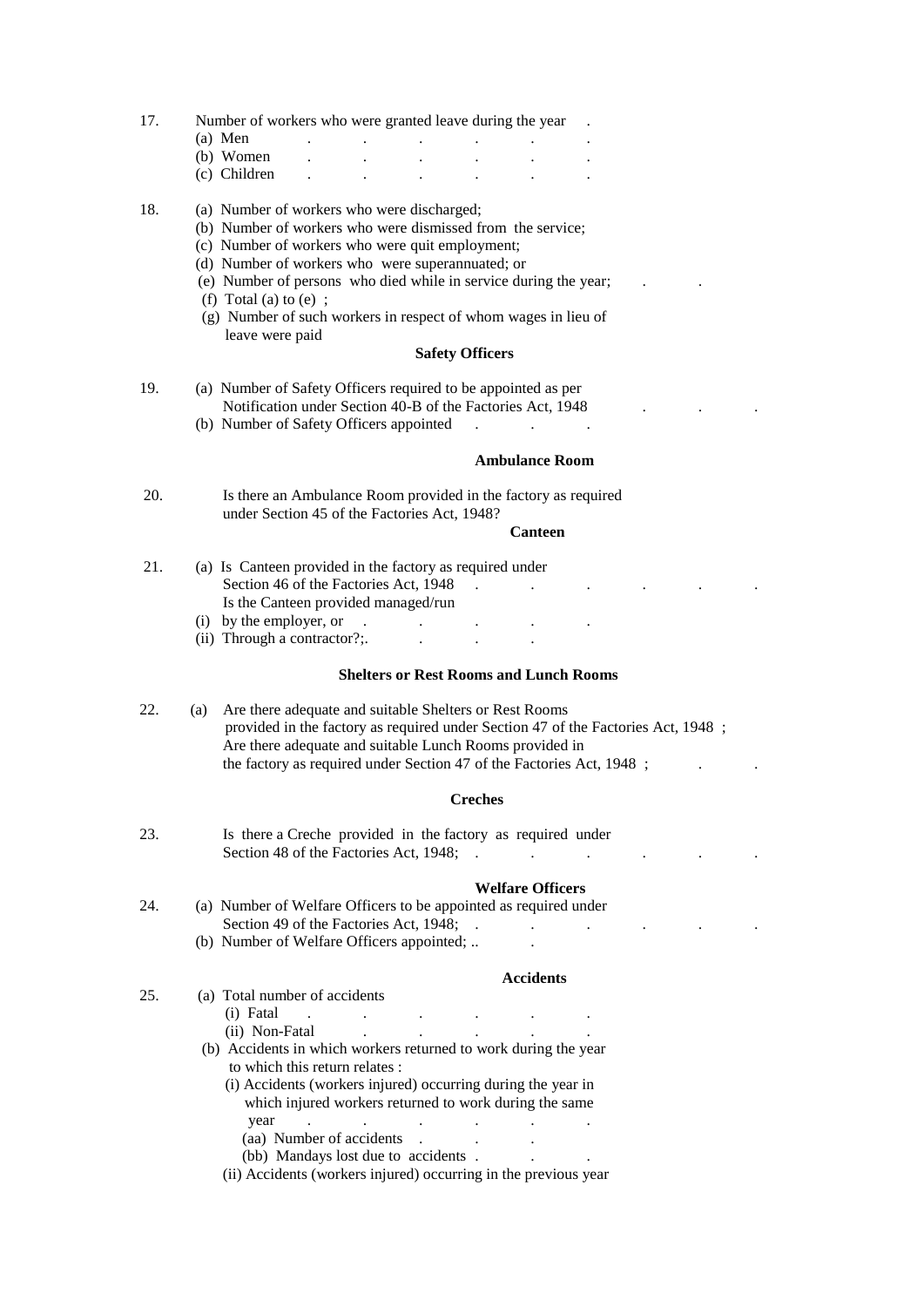in which injured workers returned to work during the year to which this return relates :

- (aa) Number of accidents.
- (bb) Mandays lost due to accidents . . .
- (c) Accidents (workers injured) occurring during the year in which injured workers did not return to work during the year to which this return relates . . . . . (i) Number of accidents . . . . (ii) Mandays lost due to accidents . . .

# **Suggestion Scheme**

| 26.                                          | (a) Is a Suggestion Scheme in operation in the factory |  |  |  |  |  |
|----------------------------------------------|--------------------------------------------------------|--|--|--|--|--|
| (b) If so, the number of suggestions         |                                                        |  |  |  |  |  |
| (i) Received during the year                 |                                                        |  |  |  |  |  |
|                                              | (ii) Accepted during the year                          |  |  |  |  |  |
|                                              | (c) Amount awarded in cash prizes during the year      |  |  |  |  |  |
|                                              | (i) Total amount awarded.                              |  |  |  |  |  |
| (ii) Value of the maximum cash prize awarded |                                                        |  |  |  |  |  |
|                                              | (iii) Value of the minimum cash prize awarded          |  |  |  |  |  |

27. (a) Average daily number of persons employed during the year

| <b>Category of Workers</b> |       | Persons earning less than<br>Rs. $18,000$ <sup>†</sup> per month |
|----------------------------|-------|------------------------------------------------------------------|
| <b>Adults</b>              |       |                                                                  |
| Children                   |       |                                                                  |
|                            | Total |                                                                  |

(b) Number of mandays worked during the year . . . . .

| <b>Category of Workers</b> |       | Persons earning less than<br>Rs. $18,000$ <sup>†</sup> per month |
|----------------------------|-------|------------------------------------------------------------------|
| Adults                     |       |                                                                  |
| Children                   |       |                                                                  |
|                            | Total |                                                                  |

 (c) Gross amount paid as remuneration to persons getting less than Rs. 18,000† per month including deductions under Section 7 (2) of the Payment of Wages Act, 1936. . . . . . . . . . . . . . . . .of which the amount due to profit sharing bonus is . . . . . . . . . . . . . . . . . and that due to money value of concessions is . . . . . . . . . . . . . . . . . . .

28. Total wages paid including deductions under Section 7(2) of the Payment of Wages Act, 1936 on the following accounts.

\_\_\_\_\_\_\_\_\_\_\_\_\_\_\_\_\_\_\_\_\_\_\_\_\_\_\_\_\_\_\_\_\_\_\_\_\_\_\_\_\_\_\_\_\_\_\_\_\_\_\_\_\_\_\_\_\_\_\_\_\_\_\_\_\_\_\_\_\_\_\_\_\_\_\_\_

|                                                                                                                         | Persons earning less than<br>Rs. $18,000$ <sup>†</sup> per month |
|-------------------------------------------------------------------------------------------------------------------------|------------------------------------------------------------------|
| (a) Basic wage including overtime wages and non-profit sharing bonus. Rs.<br>(b) Dearness and other allowances in cash. | Rs.                                                              |
| (c) Arrears o<br>Total                                                                                                  | Rs.                                                              |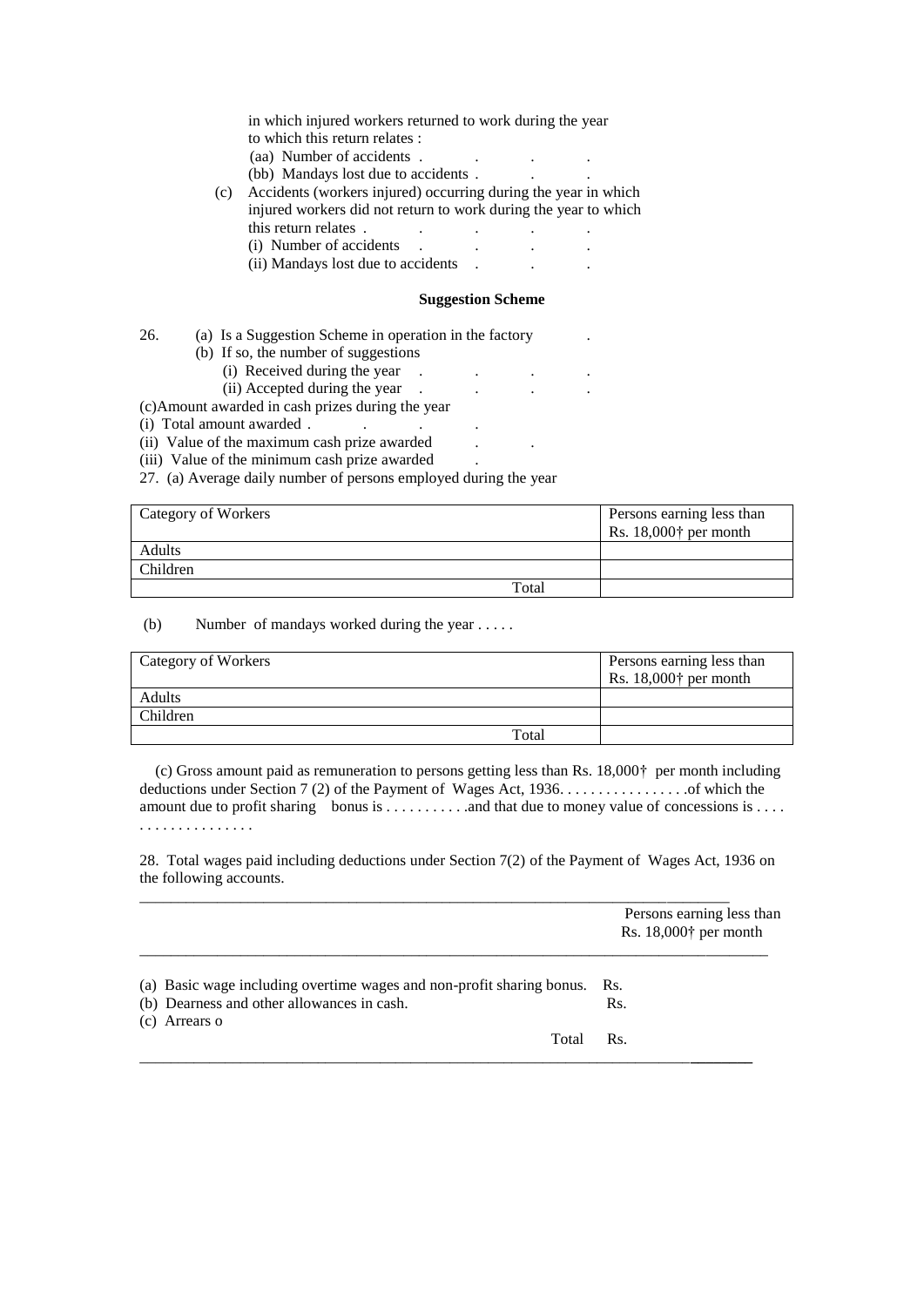29. Deductions-Number of cases and amount realised

| Deductions                           | Persons earning less than Rs.18,000 <sup>†</sup> per month |                 |
|--------------------------------------|------------------------------------------------------------|-----------------|
|                                      | Number of cases                                            | Amount realised |
|                                      |                                                            | (Rs.)           |
| (a) Fines                            |                                                            |                 |
| (b) Deductions for damage or loss    |                                                            |                 |
| (c) Deduction for breach of contract |                                                            |                 |
|                                      | Total                                                      |                 |

30. Fines Fund

(i) Balance of fines fund in hand at the beginning of the year  $\begin{array}{ccc} R_{S_1}, & R_{S_2}, & R_{S_3}, & R_{S_4}, & R_{S_5}, & R_{S_6}, & R_{S_6}, & R_{S_6}, & R_{S_6}, & R_{S_6}, & R_{S_6}, & R_{S_6}, & R_{S_6}, & R_{S_6}, & R_{S_6}, & R_{S_6}, & R_{S_6}, & R_{S_6}, & R_{S_6}, & R_{S_6}, & R_{S_6}, & R_{S$ 

## (ii) Disbursement from fines fund:--

|                   | Purpose | Amount | (Rs) |
|-------------------|---------|--------|------|
| $\left( a\right)$ |         |        |      |
| (b)               |         |        |      |
| (c)               |         |        |      |
| (d)               |         |        |      |
|                   | Total   |        |      |

- (iii) Balance of fines fund in hand at the end of the year Rs. . . . . . . . . . . . . . . . . . . . . . .
- 31. Total wages paid in cash (Rs.). . . . . . . . . . . . . . . . . . . . . . . . . . . . .
- 32. ††Total cash value of the wages paid in kind (Rs.). . . . . . . . . . . . .
- Deductions made during the year

|     |                                                                                              | cases            | Number of        | Total<br>amount $(Rs.)$ |
|-----|----------------------------------------------------------------------------------------------|------------------|------------------|-------------------------|
|     | Fines<br>(a)<br>$\bullet\bullet$<br>$\bullet\bullet$<br>$\bullet\bullet$<br>$\bullet\bullet$ | $\bullet\bullet$ | $\bullet\bullet$ |                         |
|     | (b) Deductions for damage or loss<br>$\ddot{\phantom{0}}$<br>                                | $\bullet\bullet$ | $\bullet\bullet$ |                         |
|     | (c) Deductions for breach of contract.<br>                                                   | $\bullet\bullet$ |                  |                         |
|     | Total                                                                                        |                  |                  |                         |
| 34. | Balance of fines fund at the beginning of the year $(Rs)$                                    |                  |                  |                         |
| 35. | Disbursement from the fines fund during the year                                             |                  |                  |                         |
|     |                                                                                              | Purposes         |                  | Amount (Rs.)            |
|     | (a)                                                                                          |                  |                  |                         |
|     | (b)                                                                                          |                  |                  |                         |

- 
- (c)

\_\_\_\_\_\_\_\_\_\_\_\_\_\_\_\_\_\_\_\_\_\_\_\_\_\_\_\_\_\_\_\_\_\_\_\_\_\_\_\_\_\_\_\_\_\_\_\_\_\_\_\_\_\_\_\_\_\_\_\_\_ 36. Balance of fines fund in hand at the end of the year (Rs.) 37.

|        | Accidents                                                                                                  |                             |       | Amount of compensation (5) paid (Rs.) |                          |
|--------|------------------------------------------------------------------------------------------------------------|-----------------------------|-------|---------------------------------------|--------------------------|
|        | Number of cases of injuries (4) in respect of<br>which final compensation has been paid during<br>the year |                             | Death | Permanent<br>disablement              | Temporary<br>disablement |
| Death  | Permanent<br>disablement                                                                                   | Temporary<br>disablement(6) |       |                                       |                          |
|        | 2                                                                                                          | 3                           |       | 5                                     | 6                        |
| Adults |                                                                                                            |                             |       |                                       |                          |

\_\_\_\_\_\_\_\_\_\_\_\_\_\_\_\_\_\_\_\_\_\_\_\_\_\_\_\_\_\_\_\_\_\_\_\_\_\_\_\_\_\_\_\_\_\_\_\_\_\_\_\_\_\_\_\_\_\_\_\_\_\_\_\_\_\_\_\_\_

Minors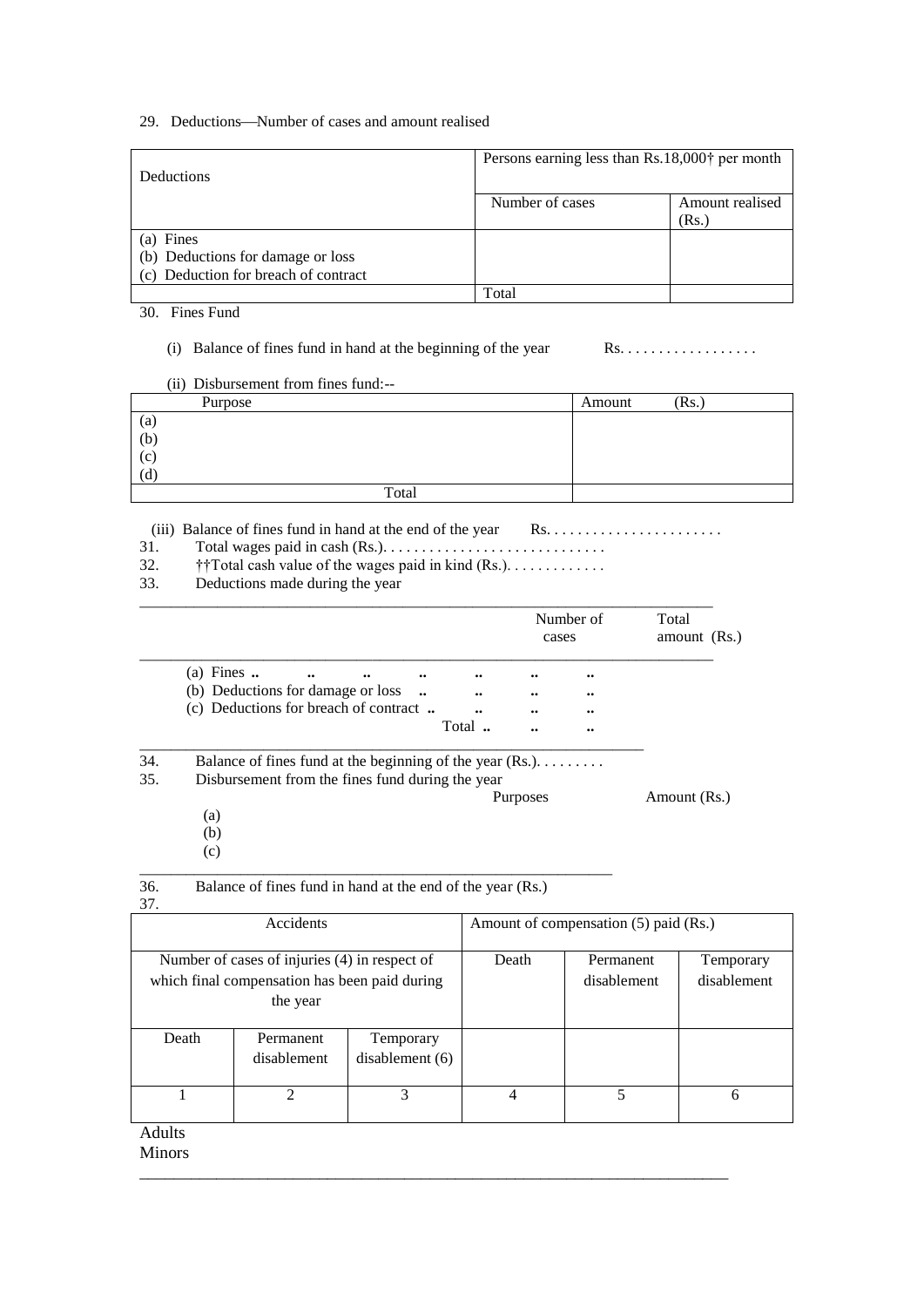| ٠                 |                     |  |
|-------------------|---------------------|--|
| ۰,<br>I<br>v<br>v | ۰.<br>×<br>M.<br>۰. |  |

| Nature of<br>disease | Occupational diseases (8) (as per list enclosed)                                                           |                                 |                                 |                                           |                                 |                          |  |
|----------------------|------------------------------------------------------------------------------------------------------------|---------------------------------|---------------------------------|-------------------------------------------|---------------------------------|--------------------------|--|
| 9)                   | Number of cases of diseases (4) in respect<br>of which final compensation has been paid<br>during the year |                                 |                                 | Amount of compensation $(5)$ paid $(Rs.)$ |                                 |                          |  |
|                      | Death                                                                                                      | Permanent<br><b>Disablement</b> | Temporary<br>disablement<br>(6) | Death                                     | Permanent<br><b>Disablement</b> | Temporary<br>disablement |  |
| 7                    | 8                                                                                                          | 9                               | 10                              | 11                                        | 12                              | 13                       |  |

Adults

## Minors

39. (a) Name of Medical Officer, if any attached to the establishment

- (b) Qualification of Medical Officer attached to the establishment
- (c) Is he resident at the establishment ?
- (d) If a part-time employee, how often does he pay visit to the establishment?
- 40. (a) Is there any hospital attached to the establishment ?
	- (b) If so, how many beds are provided for women employees?
		- (c )Is there a Lady Doctor?
		- (d) If so, what are her qualifications?
		- (e) Is there a qualified Midwife?
	- (f) Has any Crèche been provided?
- 41. Aggregate number of women permanently or temporarily employed during the year
- 42. Number of women who worked for a period of not less than eighty days in the Twelve months immediately preceding the date of delivery
- 43. Number of women who gave notice under Section 6 of the Maternity Benefit Act, 1961
- 44. Number of women who were granted permission to be absent on receipt of
- Notice of confinement<br>45. Number of claims for n Number of claims for maternity benefit paid
- 46. Number of claims for maternity benefit rejected
- 47. Number of cases where pre-natal confinement and postnatal care was Provided by the management free of charge (Section 8) of the Maternity Benefit Act, 1961
- 48. Number of claims for medical bonus paid (Section 8) of the Maternity Benefit Act, 1961
- Number of claims for medical bonus rejected
- 50. Number of cases in which leave for miscarriage was granted
- 51. Number of cases in which leave for miscarriage as applied for but rejected
- 52. Number of cases in which additional leave for illness under Section 10 of the Maternity Benefit Act, 1961 was granted
- 53. Number of cases in which additional leave for illness under Section 10 of the Maternity Benefit Act, 1961
	- Was applied for but rejected
- 54. Number of women who died :- (a) Before delivery
	- (b) After delivery
- 55. Number of cases in which payment was made to persons other than the women concerned
- 56. Number of women discharged or dismissed while working
- 57. Number of women deprived of maternity benefit and / or medical bonus under Proviso to sub-section (2) of Section 12 of the Maternity Benefit Act, 1961
- 58. Number of cases in which payment was made on the order of the Competent Authority or Inspector
- 59. Remarks